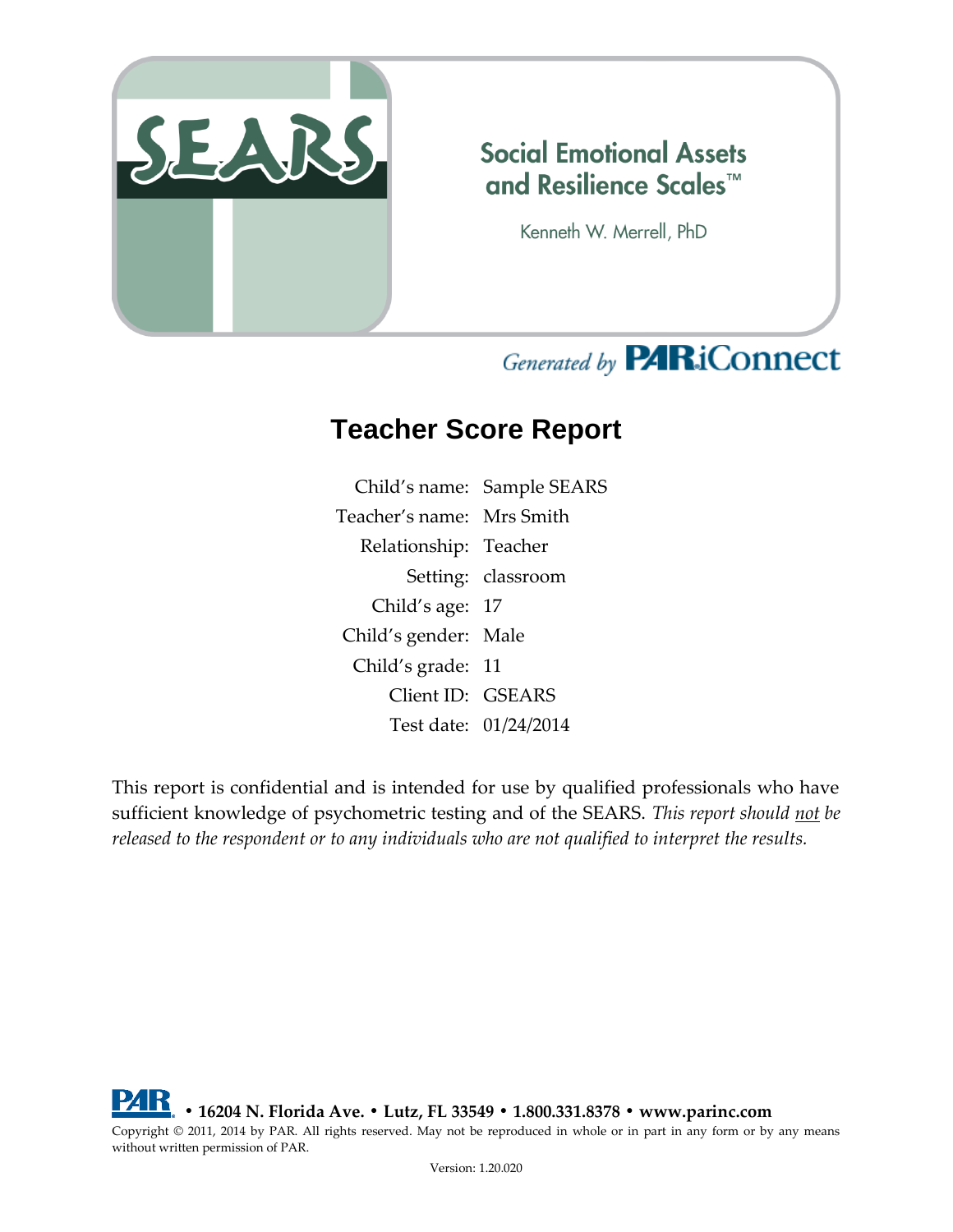## **SEARS-T Scale Overview**

The SEARS-T is a strength-based, multidimensional measure of a student's social strengths and resilience. The SEARS-T consists of 41 items tapping a teacher's perceptions of the student's self-regulation, responsibility, social competence, and empathy. The SEARS-T has the following four scales:

- The **Self-Regulation (SR)** scale measures self-awareness, meta-cognition, intrapersonal insight, self-management, and direction.
- The **Social Competence (SC)** scale measures the ability to maintain friendships with peers, engage in effective verbal communication, and feel comfortable around groups of peers.
- The **Empathy (E)** scale measures the ability to empathize with others' situations and feelings.
- The **Responsibility (R)** scale measures the ability to accept responsibility, behave conscientiously, and think before acting.

| <b>Scale</b>                | Raw<br>score   | T score<br>$(90\% \text{ CI})$ | Percentile | <b>Tier</b>    | <b>Score level</b>             |
|-----------------------------|----------------|--------------------------------|------------|----------------|--------------------------------|
| <b>Self-Regulation (SR)</b> | 6              | 33<br>$(29-37)$                | 5          | 3              | High Risk                      |
| Social Competence (SC)      | 20             | 49<br>$(45-53)$                | 49         | 1              | Average to High<br>Functioning |
| Empathy (E)                 | $\overline{4}$ | 35<br>$(30-40)$                | 8          | $\overline{2}$ | At Risk                        |
| <b>Responsibility (R)</b>   | 10             | 36<br>$(32-40)$                | 12         | $\overline{2}$ | At Risk                        |
| <b>SEARS-T</b> total score  | 40             | 37<br>$(34-40)$                | 12         | $\overline{2}$ | At Risk                        |

#### **SEARS-T Score Summary Table**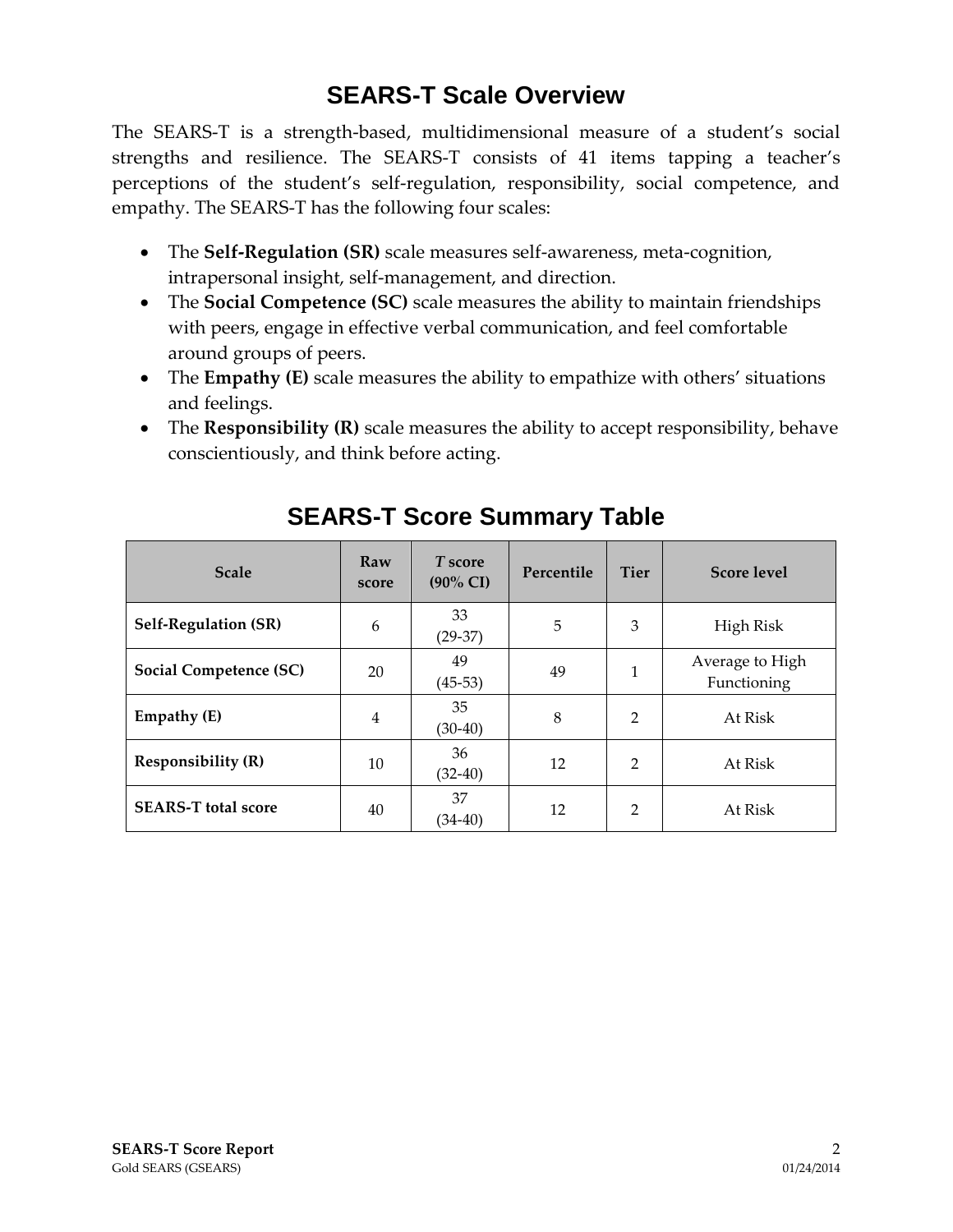

#### **SEARS-T** *T***-Score Profile**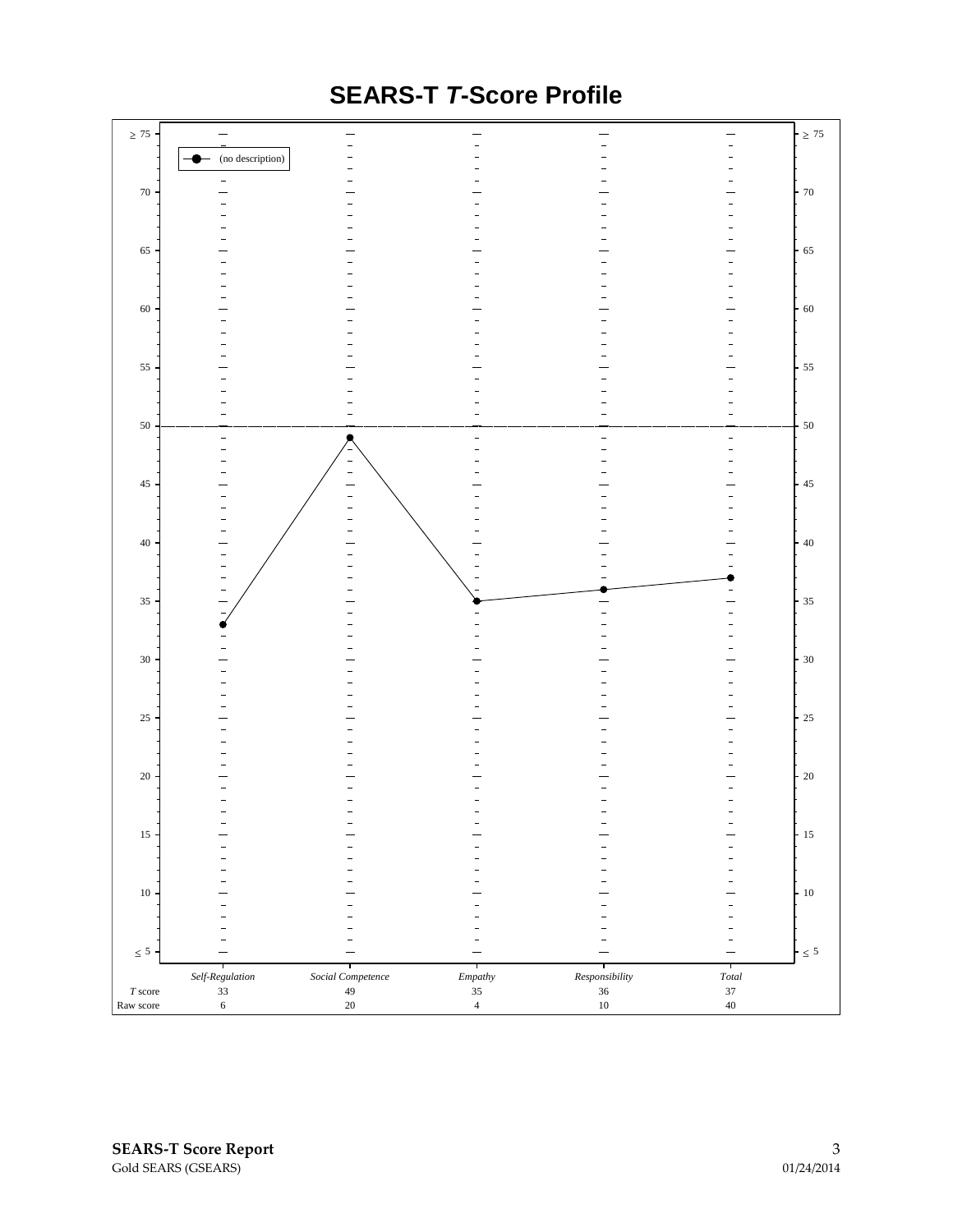

## **SEARS-T Percentile Profile**